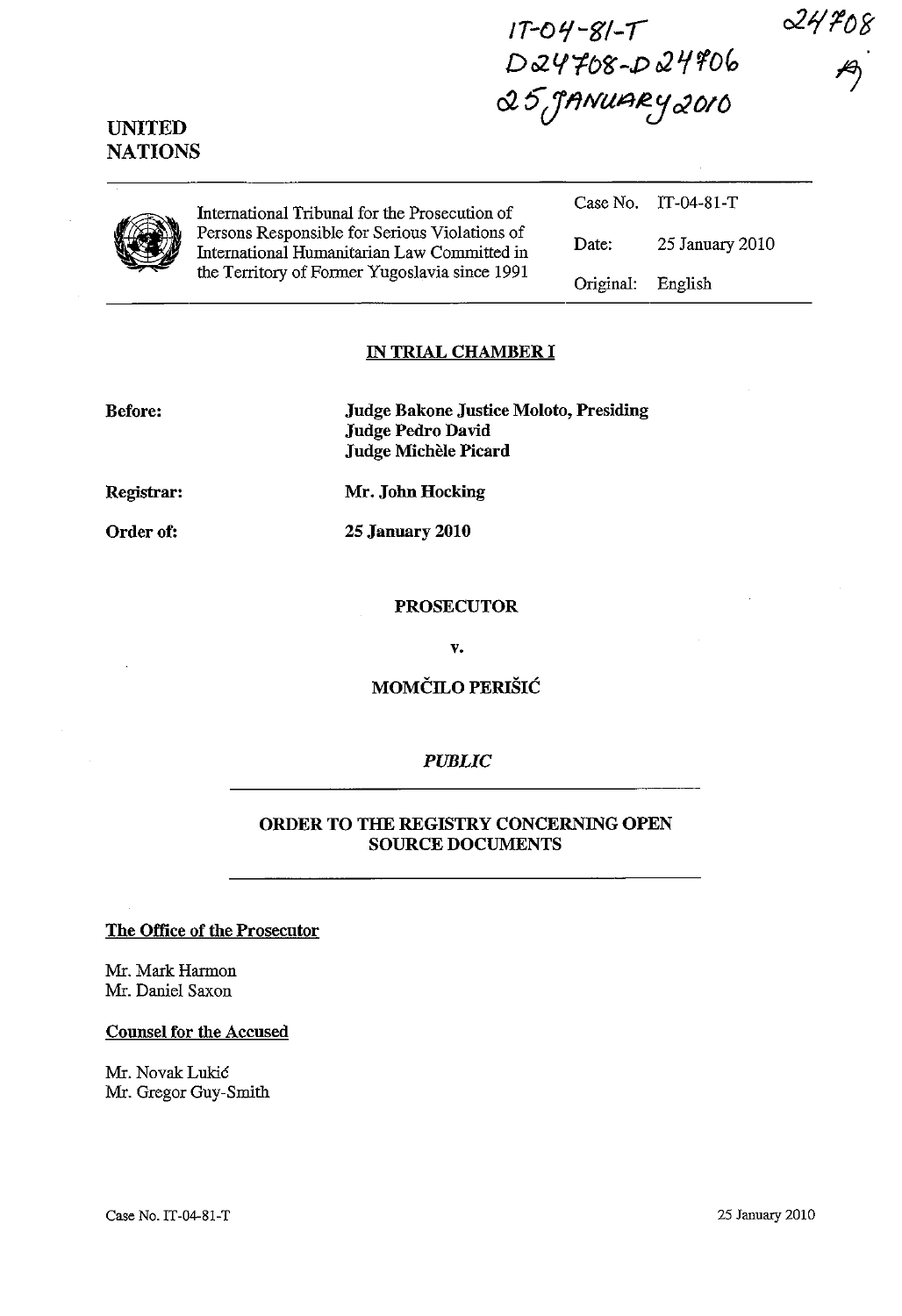**TRIAL CHAMBER I** ("Trial Chamber") of the International Tribunal for the Prosecution of Persons Responsible for Serious Violations of International Humanitarian Law Committed in the Territory of the former Yugoslavia since 1991 ('Tribunal");

**NOTING** the "Decision on Prosecution's Report Relating to Open Source Documents" filed publicly on 7 December 2009, whereby the Trial Chamber ordered the Registry of the Tribunal to "upload to e-court the copies of the original documents in Annexes A and B of the Report and CLSS to verify their conformity with the English version of the aforementioned 65 *ter*   $numbers$ ":<sup>1</sup>

**NOTING** the Registry's Internal Memorandum of 29 December 2009, stating that the documents contained in Annex A have been admitted into evidence and assigned exhibit numbers, whereas the documents contained in Annex B have only been uploaded to e-court pending the Trial Chamber's further instructions; $<sup>2</sup>$ </sup>

**NOTING** the Internal Memorandum of 21 January 2010, whereby the Conference and Language Services Section of the Tribunal reports on the conformity of the documents contained in Annexes A and B with the English versions uploaded in e-court;<sup>3</sup>

**PURSUANT** to Rule 54 Rules of Procedure and Evidence,

**DIRECTS** the Registry to attach the documents contained in Annex B bearing 65 *ter* numbers 01267.01, 07407.01, 07415.01, 07416.01, 07419.01, 07421.01 and 07433.01 to exhibits currently uploaded to e-court bearing the numbers P2869, P2870, P2871, P2872, P2873, P2874 and P2875 respectively.

**<sup>1</sup>Decision. p. 2.** *See also* **Prosecution's Report Relating to Open Source Documents Identified in Decision on**  Prosecution's Second and Third Bar Table Motion and Annexes", filed publicly on 26 November 2009.

**<sup>2</sup> Internal Memorandum "Assigned exhibit numbers admitted into evidence pursuant to the Trial Chamber's public**  "Decision on Prosecution's Report Relating to Open Source Documents"", filed publicly on 29 December 2009, p. 1.

<sup>&</sup>lt;sup>3</sup> Internal Memorandum "Verification of Conformity of Original Documents with English Versions, filed publicly on 21 January 2010.